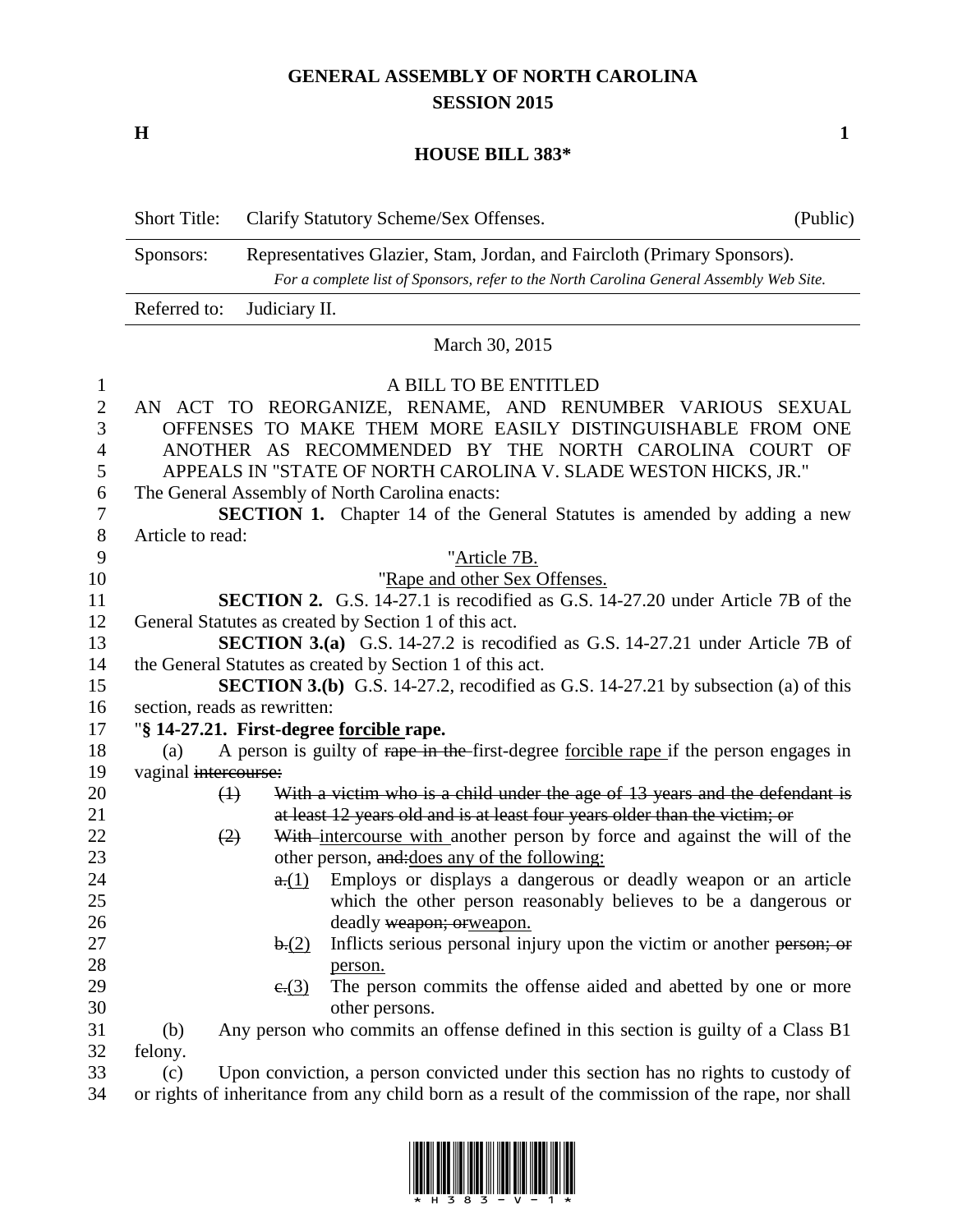|         | <b>General Assembly of North Carolina</b>                                                         | <b>Session 2015</b> |
|---------|---------------------------------------------------------------------------------------------------|---------------------|
|         | the person have any rights related to the child under Chapter 48 or Subchapter 1 of Chapter 7B    |                     |
|         | of the General Statutes."                                                                         |                     |
|         | <b>SECTION 4.(a)</b> G.S. 14-27.3 is recodified as G.S. 14-27.22 under Article 7B of              |                     |
|         | the General Statutes.                                                                             |                     |
|         | <b>SECTION 4.(b)</b> G.S. 14-27.3, recodified as G.S. 14-27.22 by subsection (a) of this          |                     |
|         | section, reads as rewritten:                                                                      |                     |
|         | "§ 14-27.22. Second-degree forcible rape.                                                         |                     |
| (a)     | A person is guilty of rape in the second degree-second-degree forcible rape if the                |                     |
|         | person engages in vaginal intercourse with another person:                                        |                     |
|         | By force and against the will of the other person; or<br>(1)                                      |                     |
|         | Who is mentally disabled, mentally incapacitated, or physically helpless, and<br>(2)              |                     |
|         | the person performing the act knows or should reasonably know the other                           |                     |
|         | person is mentally disabled, mentally incapacitated, or physically helpless.                      |                     |
| (b)     | Any person who commits the offense defined in this section is guilty of a Class C                 |                     |
| felony. |                                                                                                   |                     |
| (c)     | Upon conviction, a person convicted under this section has no rights to custody of                |                     |
|         | or rights of inheritance from any child conceived during the commission of the rape, nor shall    |                     |
|         | the person have any rights related to the child under Chapter 48 or Subchapter 1 of Chapter 7B    |                     |
|         | of the General Statutes."                                                                         |                     |
|         | <b>SECTION 5.(a)</b> G.S. 14-27.2A is recodified as G.S. 14-27.23 under Article 7B of             |                     |
|         | the General Statutes.                                                                             |                     |
|         | <b>SECTION 5.(b)</b> G.S. 14-27.2A, recodified as G.S. 14-27.23 by subsection (a) of              |                     |
|         | this section, reads as rewritten:                                                                 |                     |
|         | "§ 14-27.23. Rape of a child; adult offender. Statutory rape of a child by an adult.              |                     |
| (a)     | A person is guilty of rape of a child-statutory rape of a child by an adult if the                |                     |
|         | person is at least 18 years of age and engages in vaginal intercourse with a victim who is a      |                     |
|         | child under the age of 13 years.                                                                  |                     |
|         |                                                                                                   |                     |
| (e)     | The offense under G.S. $14-27.2(a)(1)$ G.S. $14-27.24$ is a lesser included offense of            |                     |
|         | the offense in this section."                                                                     |                     |
|         | <b>SECTION 6.</b> Article 7B of Chapter 14 of the General Statutes as created by                  |                     |
|         | Section 1 of this act is amended by adding a new section to read:                                 |                     |
|         | "§ 14-27.24. First-degree statutory rape.                                                         |                     |
| (a)     | A person is guilty of first-degree statutory rape if the person engages in vaginal                |                     |
|         | intercourse with a victim who is a child under the age of 13 years and the defendant is at least  |                     |
|         | 12 years old and is at least four years older than the victim.                                    |                     |
| (b)     | Any person who commits an offense defined in this section is guilty of a Class B1                 |                     |
| felony. |                                                                                                   |                     |
| (c)     | Upon conviction, a person convicted under this section has no rights to custody of                |                     |
|         | or rights of inheritance from any child born as a result of the commission of the rape, nor shall |                     |
|         | the person have any rights related to the child under Chapter 48 or Subchapter 1 of Chapter 7B    |                     |
|         | of the General Statutes."                                                                         |                     |
|         | <b>SECTION 7.(a)</b> G.S. 14-27.7A is recodified as G.S. 14-27.25 under Article 7B of             |                     |
|         | Chapter 14 of the General Statutes.                                                               |                     |
|         | <b>SECTION 7.(b)</b> G.S. 14-27.7A, recodified as G.S. 14-27.25 by subsection (a) of              |                     |
|         | this section, reads as rewritten:                                                                 |                     |
|         | "\\$ 14-27.25. Statutory rape or sexual offense of person who is 13, 14, or 15 years old.         |                     |
| (a)     | A defendant is guilty of a Class B1 felony if the defendant engages in vaginal                    |                     |
|         | intercourse or a sexual act-with another person who is 13, 14, or 15 years old and the defendant  |                     |
|         | is at least six years older than the person, except when the defendant is lawfully married to the |                     |
| person. |                                                                                                   |                     |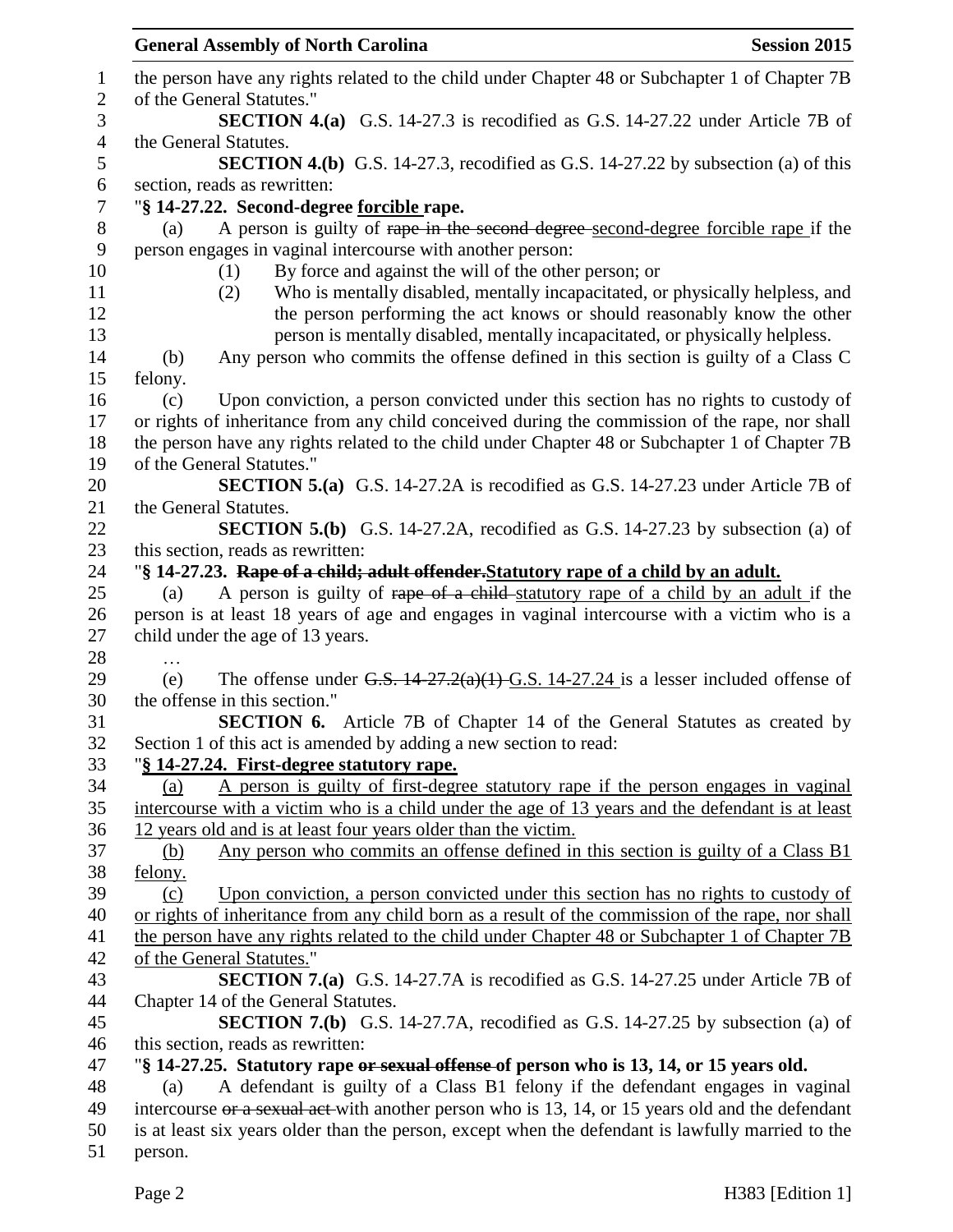|                                      | <b>General Assembly of North Carolina</b>                                                                                                                                                | <b>Session 2015</b> |
|--------------------------------------|------------------------------------------------------------------------------------------------------------------------------------------------------------------------------------------|---------------------|
| $\mathbf{1}$<br>$\overline{2}$       | A defendant is guilty of a Class C felony if the defendant engages in vaginal<br>(b)<br>intercourse or a sexual act-with another person who is 13, 14, or 15 years old and the defendant |                     |
| 3                                    | is more than four but less than six years older than the person, except when the defendant is                                                                                            |                     |
| $\overline{4}$<br>5                  | lawfully married to the person."<br><b>SECTION 8.(a)</b> G.S. 14-27.4 is recodified as G.S. 14-27.26 under Article 7B of                                                                 |                     |
| $\boldsymbol{6}$<br>$\boldsymbol{7}$ | Chapter 14 of the General Statutes.<br><b>SECTION 8.(b)</b> G.S. 14-27.4, recodified as G.S. 14-27.26 by subsection (a) of this                                                          |                     |
| $8\,$                                | section, reads as rewritten:                                                                                                                                                             |                     |
| 9                                    | "§ 14-27.26. First-degree forcible sexual offense.                                                                                                                                       |                     |
| 10                                   | A person is guilty of a sexual offense in the first degree forcible sexual offense if the<br>(a)                                                                                         |                     |
| 11                                   | person engages in a sexual act:                                                                                                                                                          |                     |
| 12<br>13                             | With a victim who is a child under the age of 13 years and the defendant is<br>$\leftrightarrow$<br>at least 12 years old and is at least four years older than the victim; or           |                     |
| 14                                   | With act with another person by force and against the will of the other<br>(2)                                                                                                           |                     |
| 15                                   | person, and: and does any of the following:                                                                                                                                              |                     |
| 16                                   | Employs or displays a dangerous or deadly weapon or an article<br>a(1)                                                                                                                   |                     |
| 17                                   | which the other person reasonably believes to be a dangerous or                                                                                                                          |                     |
| 18                                   | deadly weapon; or weapon.                                                                                                                                                                |                     |
| 19                                   | Inflicts serious personal injury upon the victim or another person;<br>b(2)                                                                                                              |                     |
| 20                                   | orperson.                                                                                                                                                                                |                     |
| 21<br>22                             | The person commits the offense aided and abetted by one or more<br>e(3)<br>other persons.                                                                                                |                     |
| 23                                   | Any person who commits an offense defined in this section is guilty of a Class B1<br>(b)                                                                                                 |                     |
| 24                                   | felony."                                                                                                                                                                                 |                     |
| 25                                   | <b>SECTION 9.(a)</b> G.S. 14-27.5 is recodified as G.S. 14-27.27 under Article 7B of                                                                                                     |                     |
| 26                                   | Chapter 14 of the General Statutes.                                                                                                                                                      |                     |
| 27                                   | <b>SECTION 9.(b)</b> G.S. 14-27.5, recodified as G.S. 14-27.27 by subsection (a) of this                                                                                                 |                     |
| 28                                   | section, reads as rewritten:                                                                                                                                                             |                     |
| 29                                   | "§ 14-27.27. Second-degree forcible sexual offense.                                                                                                                                      |                     |
| 30                                   | A person is guilty of a sexual offense in the second degree forcible sexual offense if<br>(a)                                                                                            |                     |
| 31                                   | the person engages in a sexual act with another person:                                                                                                                                  |                     |
| 32                                   | By force and against the will of the other person; or<br>(1)                                                                                                                             |                     |
| 33                                   | Who is mentally disabled, mentally incapacitated, or physically helpless, and<br>(2)                                                                                                     |                     |
| 34<br>35                             | the person performing the act knows or should reasonably know that the<br>other person is mentally disabled, mentally incapacitated, or physically                                       |                     |
| 36                                   | helpless.                                                                                                                                                                                |                     |
| 37                                   | (b) Any person who commits the offense defined in this section is guilty of a Class                                                                                                      |                     |
| 38                                   | C felony."                                                                                                                                                                               |                     |
| 39                                   | <b>SECTION 10.(a)</b> G.S. 14-27.4A is recodified as G.S. 14-27.28 under Article 7B of                                                                                                   |                     |
| 40                                   | Chapter 14 of the General Statutes as created by Section 1 of this act.                                                                                                                  |                     |
| 41                                   | <b>SECTION 10.(b)</b> G.S. 14-27.4A, recodified as G.S. 14-27.28 by subsection (a) of                                                                                                    |                     |
| 42                                   | this section, reads as rewritten:                                                                                                                                                        |                     |
| 43                                   | "§ 14-27.28. Sexual offense with a child; adult offender. Statutory sexual offense with a                                                                                                |                     |
| 44                                   | child by an adult.                                                                                                                                                                       |                     |
| 45                                   | A person is guilty of sexual offense with a child-statutory sexual offense with a<br>(a)                                                                                                 |                     |
| 46                                   | child by an adult if the person is at least 18 years of age and engages in a sexual act with a                                                                                           |                     |
| 47                                   | victim who is a child under the age of 13 years.                                                                                                                                         |                     |
| 48                                   |                                                                                                                                                                                          |                     |
| 49                                   | The offense under G.S. $14-27.4(a)(1)$ G.S. $14-27.29$ is a lesser included offense of<br>(d)                                                                                            |                     |
| 50                                   | the offense in this section."                                                                                                                                                            |                     |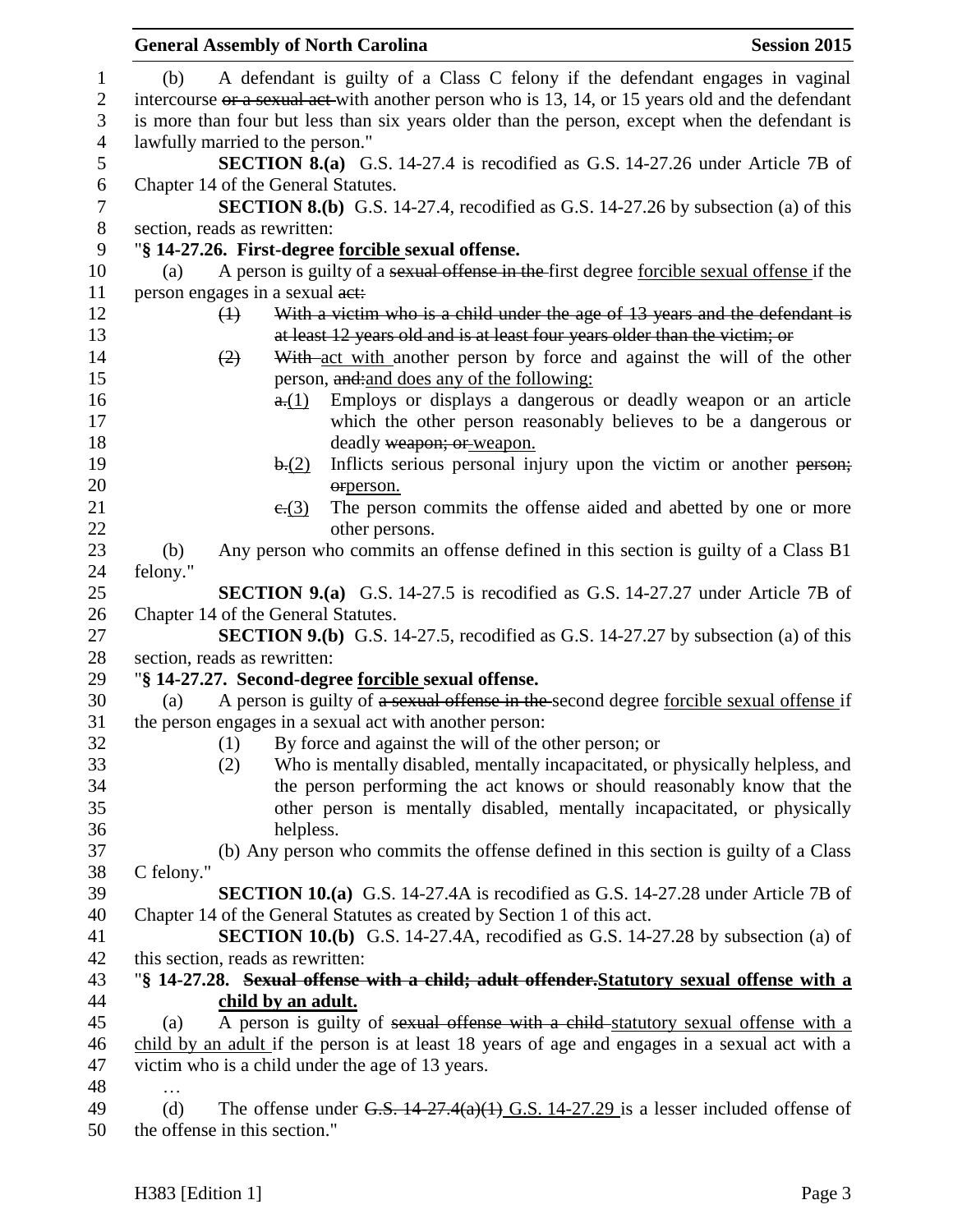|                | <b>General Assembly of North Carolina</b><br><b>Session 2015</b>                                                                                             |
|----------------|--------------------------------------------------------------------------------------------------------------------------------------------------------------|
| 1              | <b>SECTION 11.</b> Article 7B of Chapter 14 of the General Statutes as created by                                                                            |
| $\overline{2}$ | Section 1 of this act is amended by adding a new section to read:                                                                                            |
| 3              | "§ 14-27.29. First-degree statutory sexual offense.                                                                                                          |
| $\overline{4}$ | A person is guilty of first-degree statutory sexual offense if the person engages in a<br>(a)                                                                |
| 5              | sexual act with a victim who is a child under the age of 13 years and the defendant is at least 12                                                           |
| 6              | years old and is at least four years older than the victim.                                                                                                  |
| $\tau$         | Any person who commits an offense defined in this section is guilty of a Class B1<br>(b)                                                                     |
| $8\,$          | felony."                                                                                                                                                     |
| 9              | <b>SECTION 12.</b> Article 7B of Chapter 14 of the General Statutes as created by                                                                            |
| 10             | Section 1 of this act is amended by adding the following new section:                                                                                        |
| 11             | "\\$ 14-27.30. Statutory sexual offense against a person who is 13, 14, or 15 years old.                                                                     |
| 12             | A defendant is guilty of a Class B1 felony if the defendant engages in a sexual act<br>(a)                                                                   |
| 13             | with another person who is 13, 14, or 15 years old and the defendant is at least six years older                                                             |
| 14             | than the person, except when the defendant is lawfully married to the person.                                                                                |
| 15             | A defendant is guilty of a Class C felony if the defendant engages in a sexual act<br>(b)                                                                    |
| 16             | with another person who is 13, 14, or 15 years old and the defendant is more than four but less                                                              |
| 17             | than six years older than the person, except when the defendant is lawfully married to the                                                                   |
| 18             | person."                                                                                                                                                     |
| 19             | <b>SECTION 13.(a)</b> G.S. 14-27.7(a) is recodified as G.S. 14-27.31 under Article 7B                                                                        |
| 20             | of Chapter 14 of the General Statutes as created by Section 1 of this act.                                                                                   |
| 21             | <b>SECTION 13.(b)</b> G.S. 14-27.7(a), recodified as G.S. 14-27.31 by subsection (a) of                                                                      |
| 22             | this section, reads as rewritten:                                                                                                                            |
| 23             | Intercourse and sexual offenses with certain victims; consent no<br>$\sqrt{8}$ 14-27.31.                                                                     |
| 24             | defense. Sexual activity by a substitute parent or custodian.                                                                                                |
| 25             | If a defendant who has assumed the position of a parent in the home of a minor<br>(a)                                                                        |
| 26             | victim engages in vaginal intercourse or a sexual act with a victim who is a minor residing in                                                               |
| 27             | the home, or if a person having custody of a victim of any age or a person who is an agent or                                                                |
| 28             | employee of any person, or institution, whether such institution is private, charitable, or                                                                  |
| 29<br>30       | governmental, having custody of a victim of any age engages in vaginal intercourse or a sexual                                                               |
| 31             | act with such victim, home, the defendant is guilty of a Class E felony.<br>If a person having custody of a victim of any age or a person who is an agent or |
| 32             | (b)<br>employee of any person, or institution, whether such institution is private, charitable, or                                                           |
| 33             | governmental, having custody of a victim of any age engages in vaginal intercourse or a sexual                                                               |
| 34             | act with such victim, the defendant is guilty of a Class E felony.                                                                                           |
| 35             | Consent is not a defense to a charge under this section."<br>(c)                                                                                             |
| 36             | <b>SECTION 14.(a)</b> G.S. 14-27.7(b) is recodified as G.S. 14-27.32 under Article 7B                                                                        |
| 37             | of Chapter 14 of the General Statutes as created by Section 1 of this act.                                                                                   |
| 38             | <b>SECTION 14.(b)</b> G.S. 14-27.7(b), recodified as G.S. 14-27.32 by subsection (a) of                                                                      |
| 39             | this section, reads as rewritten:                                                                                                                            |
| 40             | "§ 14-27.32. Sexual activity with a student.                                                                                                                 |
| 41             | $\left(\frac{b}{a}\right)$ If a defendant, who is a teacher, school administrator, student teacher, school safety                                            |
| 42             | officer, or coach, at any age, or who is other school personnel, and who is at least four years                                                              |
| 43             | older than the victim engages in vaginal intercourse or a sexual act with a victim who is a                                                                  |
| 44             | student, at any time during or after the time the defendant and victim were present together in                                                              |
| 45             | the same school, but before the victim ceases to be a student, the defendant is guilty of a Class                                                            |
| 46             | G felony, except when the defendant is lawfully married to the student. The term "same school"                                                               |
| 47             | means a school at which the student is enrolled and the defendant is employed, assigned, or                                                                  |
| 48             | volunteers.                                                                                                                                                  |
| 49             | A defendant who is school personnel, other than a teacher, school administrator,<br>(b)                                                                      |
| 50             | student teacher, school safety officer, or coach, and is less than four years older than the victim                                                          |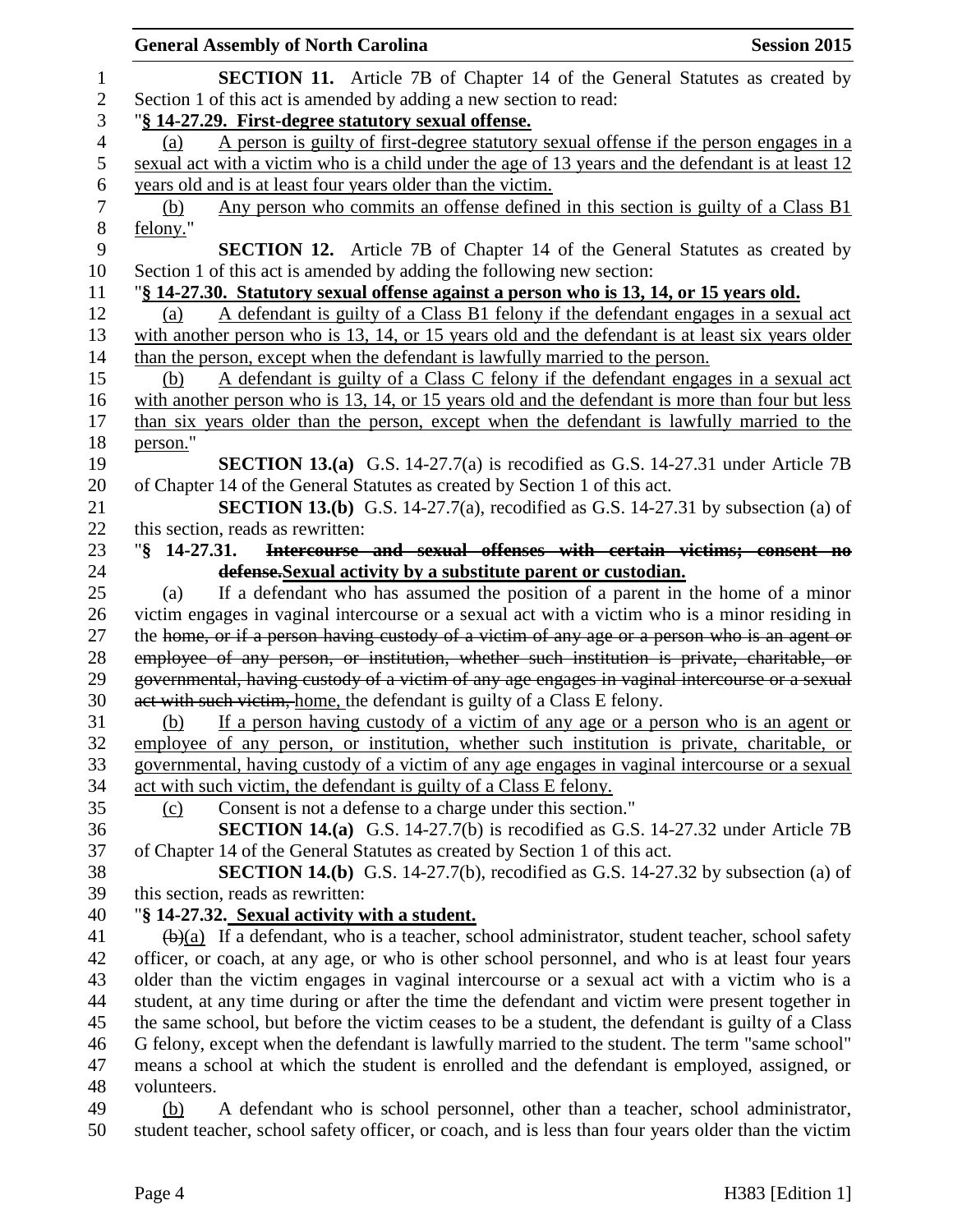|         | <b>Session 2015</b><br><b>General Assembly of North Carolina</b>                                  |
|---------|---------------------------------------------------------------------------------------------------|
|         | and engages in vaginal intercourse or a sexual act with a victim who is a student, is guilty of a |
|         | Class A1 misdemeanor.                                                                             |
| (c)     | This subsection-section shall apply unless the conduct is covered under some other                |
|         | provision of law providing for greater punishment.                                                |
| (d)     | Consent is not a defense to a charge under this section.                                          |
| (e)     | For purposes of this subsection, section, the terms "school", "school personnel", and             |
|         | "student" shall have the same meaning as in G.S. 14-202.4(d). For purposes of this subsection,    |
|         | section, the term "school safety officer" shall include a school resource officer or any other    |
|         | person who is regularly present in a school for the purpose of promoting and maintaining safe     |
|         | and orderly schools."                                                                             |
|         | <b>SECTION 15.</b> G.S. 14-27.5A. is recodified as G.S. 14-27.33 under Article 7B of              |
|         | Chapter 14 of the General Statutes as created by Section 1 of this act. G.S. 14-27.8 through      |
|         | G.S. 14-27.10 are recodified as G.S. 14-27.34 through G.S. 14-27.36 under Article 7B of           |
|         | Chapter 14 of the General Statutes as created by Section 1 of this act.                           |
|         | <b>SECTION 16.</b> G.S. 14-202.4(d)(1) reads as rewritten:                                        |
| " $(d)$ | For purposes of this section, the following definitions apply:                                    |
|         | "Indecent liberties" means:<br>(1)                                                                |
|         | Willfully taking or attempting to take any immoral, improper, or                                  |
|         | a.                                                                                                |
|         | indecent liberties with a student for the purpose of arousing or                                  |
|         | gratifying sexual desire; or                                                                      |
|         | Willfully committing or attempting to commit any lewd or lascivious<br>$\mathbf b$ .              |
|         | act upon or with the body or any part or member of the body of a                                  |
|         | student.                                                                                          |
|         | For purposes of this section, the term indecent liberties does not include                        |
|         | vaginal intercourse or a sexual act as defined by G.S. $14\overline{27.1.14.27.20.}$ "            |
|         | <b>SECTION 17.</b> G.S. 14-203(5) reads as rewritten:                                             |
|         | Prostitution. – The performance of, offer of, or agreement to perform vaginal<br>"(5)             |
|         | intercourse, any sexual act as defined in G.S. $14-27.1$ , $14-27.20$ , or any                    |
|         | sexual contact as defined in G.S. $14-27.1$ , $14-27.20$ , for the purpose of                     |
|         | sexual arousal or gratification for any money or other consideration."                            |
|         | <b>SECTION 18.</b> G.S. 14-205.2(a) reads as rewritten:                                           |
| " $(a)$ | Any person who willfully performs any of the following acts with a person not his                 |
|         | or her spouse commits the offense of patronizing a prostitute:                                    |
|         | Engages in vaginal intercourse, any sexual act as defined in G.S. 14-27.1,<br>(1)                 |
|         | 14-27.20, or any sexual contact as defined in G.S. 14-27.1, 14-27.20, for the                     |
|         | purpose of sexual arousal or gratification with a prostitute.                                     |
|         | Enters or remains in a place of prostitution with intent to engage in vaginal<br>(2)              |
|         | intercourse, any sexual act as defined in G.S. $14-27.1$ , $14-27.20$ , or any                    |
|         | sexual contact as defined in G.S. $14-27.1$ , $14-27.20$ , for the purpose of                     |
|         | sexual arousal or gratification."                                                                 |
|         | <b>SECTION 19.</b> G.S. 15A-136 reads as rewritten:                                               |
|         | "§ 15A-136. Venue for sexual offenses.                                                            |
|         | If a person is transported by any means, with the intent to violate any of the provisions of      |
|         | Article 7A of Chapter 14 (§ 14-27.114-27.20 et seq.) of the General Statutes and the intent is    |
|         | followed by actual violation thereof, the defendant may be tried in the county where              |
|         | transportation was offered, solicited, begun, continued or ended."                                |
|         | SECTION 20. G.S. 50-16.1A(3) reads as rewritten:                                                  |
|         | "Marital misconduct" means any of the following acts that occur during the<br>"(3)                |
|         | marriage and prior to or on the date of separation:                                               |
|         | Illicit sexual behavior. For the purpose of this section, illicit sexual<br>a.                    |
|         | behavior means acts of sexual or deviate sexual intercourse, deviate                              |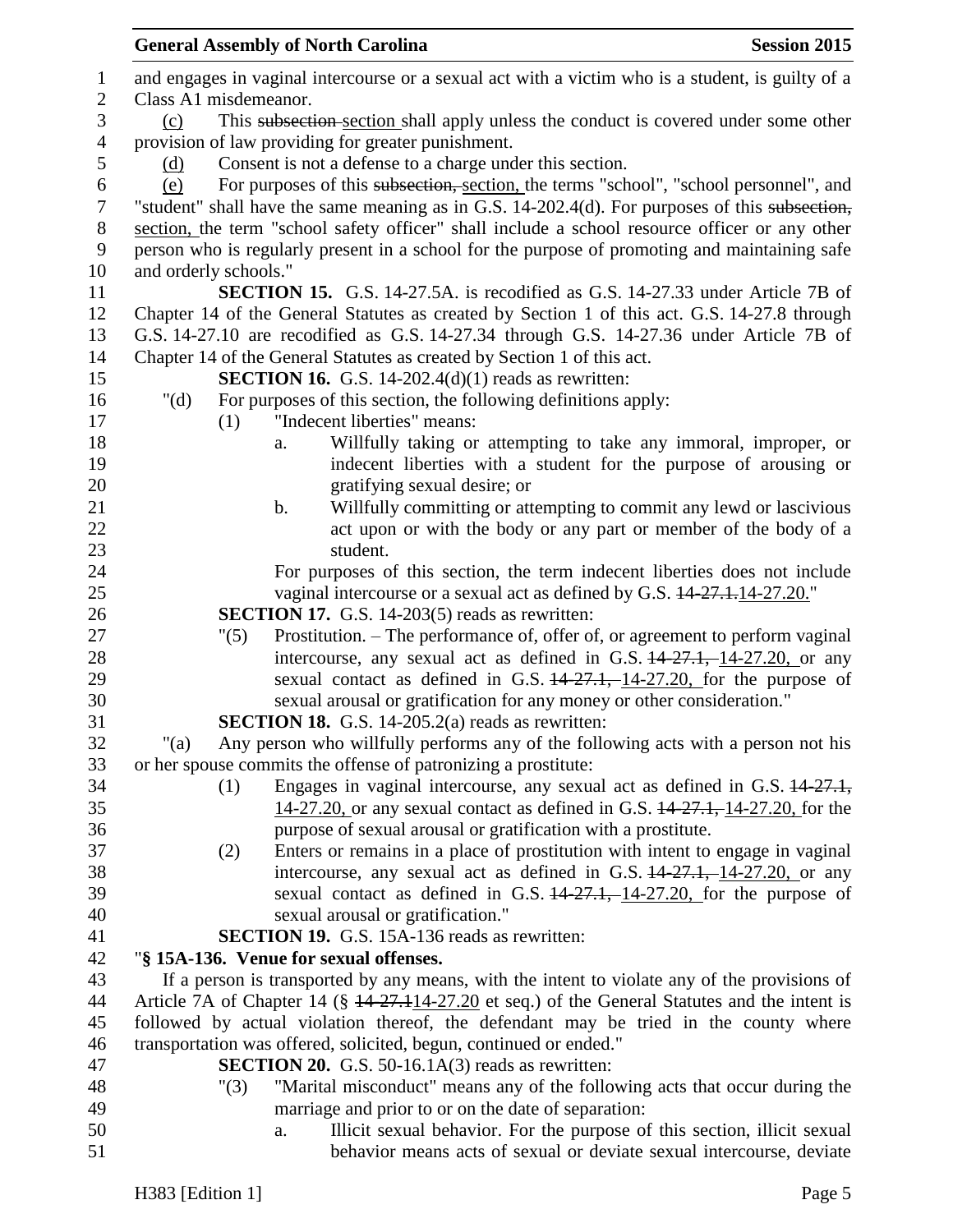|                              | <b>General Assembly of North Carolina</b> |                                                                                                                                       | <b>Session 2015</b> |
|------------------------------|-------------------------------------------|---------------------------------------------------------------------------------------------------------------------------------------|---------------------|
| $\mathbf{1}$                 |                                           | sexual acts, or sexual acts defined in G.S. $14-27.1(4)$ , $14-27.20(4)$ ,                                                            |                     |
| $\sqrt{2}$<br>$\overline{3}$ |                                           | voluntarily engaged in by a spouse with someone other than the other<br>spouse;                                                       |                     |
| $\overline{4}$               | b.                                        | Involuntary separation of the spouses in consequence of a criminal                                                                    |                     |
| 5<br>$\boldsymbol{6}$        |                                           | act committed prior to the proceeding in which alimony is sought;                                                                     |                     |
| $\overline{7}$               | c.<br>d.                                  | Abandonment of the other spouse;                                                                                                      |                     |
| $8\,$                        |                                           | Malicious turning out-of-doors of the other spouse;<br>Cruel or barbarous treatment endangering the life of the other spouse;         |                     |
| 9<br>10                      | e.<br>f.                                  | Indignities rendering the condition of the other spouse intolerable<br>and life burdensome;                                           |                     |
| 11                           | g.                                        | Reckless spending of the income of either party, or the destruction,                                                                  |                     |
| 12                           |                                           | waste, diversion, or concealment of assets;                                                                                           |                     |
| 13                           | h.                                        | Excessive use of alcohol or drugs so as to render the condition of the                                                                |                     |
| 14                           |                                           | other spouse intolerable and life burdensome;                                                                                         |                     |
| 15                           | i.                                        | Willful failure to provide necessary subsistence according to one's                                                                   |                     |
| 16                           |                                           | means and condition so as to render the condition of the other spouse                                                                 |                     |
| 17                           |                                           | intolerable and life burdensome."                                                                                                     |                     |
| 18                           |                                           | <b>SECTION 21.</b> G.S. 7B-101(1) reads as rewritten:                                                                                 |                     |
| 19                           | "(1)                                      | Abused juveniles. $-$ Any juvenile less than 18 years of age whose parent,                                                            |                     |
| 20<br>21                     |                                           | guardian, custodian, or caretaker:                                                                                                    |                     |
| 22                           | a.                                        | Inflicts or allows to be inflicted upon the juvenile a serious physical                                                               |                     |
| 23                           | b.                                        | injury by other than accidental means;<br>Creates or allows to be created a substantial risk of serious physical                      |                     |
| 24                           |                                           | injury to the juvenile by other than accidental means;                                                                                |                     |
| 25                           | c.                                        | Uses or allows to be used upon the juvenile cruel or grossly                                                                          |                     |
| 26                           |                                           | inappropriate procedures or cruel or grossly inappropriate devices to                                                                 |                     |
| 27                           |                                           | modify behavior;                                                                                                                      |                     |
| 28                           | d.                                        | Commits, permits, or encourages the commission of a violation of                                                                      |                     |
| 29                           |                                           | the following laws by, with, or upon the juvenile: first-degree rape,                                                                 |                     |
| 30                           |                                           | as provided in G.S. $14-27-2$ ; $14-27-21$ ; rape of a child by an adult                                                              |                     |
| 31                           |                                           | offender, as provided in G.S. 14-27.2A; 14-27.23; second degree rape                                                                  |                     |
| 32                           |                                           | as provided in G.S. $14-27.3;14-27.22;$ first-degree sexual offense, as                                                               |                     |
| 33                           |                                           | provided in G.S. 14-27.4;14-27.26; sexual offense with a child by an                                                                  |                     |
| 34                           |                                           | adult offender, as provided in G.S. 44-27.4A;14-27.28; second                                                                         |                     |
| 35                           |                                           | degree sexual offense, as provided in G.S. $14-27.5$ ; $14-27.27$ ; sexual                                                            |                     |
| 36                           |                                           | act by a custodian, as provided in G.S. $14-27.7$ ; $14-27.31$ ; unlawful                                                             |                     |
| 37                           |                                           | sale, surrender, or purchase of a minor, as provided in G.S. 14-43.14;                                                                |                     |
| 38                           |                                           | crime against nature, as provided in G.S. 14-177; incest, as provided                                                                 |                     |
| 39                           |                                           | in G.S. 14-178; preparation of obscene photographs, slides, or                                                                        |                     |
| 40<br>41                     |                                           | motion pictures of the juvenile, as provided in G.S. 14-190.5;                                                                        |                     |
| 42                           |                                           | employing or permitting the juvenile to assist in a violation of the<br>obscenity laws as provided in G.S. 14-190.6; dissemination of |                     |
| 43                           |                                           | obscene material to the juvenile as provided in G.S. 14-190.7 and                                                                     |                     |
| 44                           |                                           | G.S. 14-190.8; displaying or disseminating material harmful to the                                                                    |                     |
| 45                           |                                           | juvenile as provided in G.S. 14-190.14 and G.S. 14-190.15; first and                                                                  |                     |
| 46                           |                                           | second degree sexual exploitation of the juvenile as provided in                                                                      |                     |
| 47                           |                                           | G.S. 14-190.16 and G.S. 14-190.17; promoting the prostitution of the                                                                  |                     |
| 48                           |                                           | juvenile as provided in G.S. 14-205.3(b); and taking indecent                                                                         |                     |
| 49                           |                                           | liberties with the juvenile, as provided in G.S. 14-202.1;                                                                            |                     |
| 50                           | e.                                        | Creates or allows to be created serious emotional damage to the                                                                       |                     |
| 51                           |                                           | juvenile; serious emotional damage is evidenced by a juvenile's                                                                       |                     |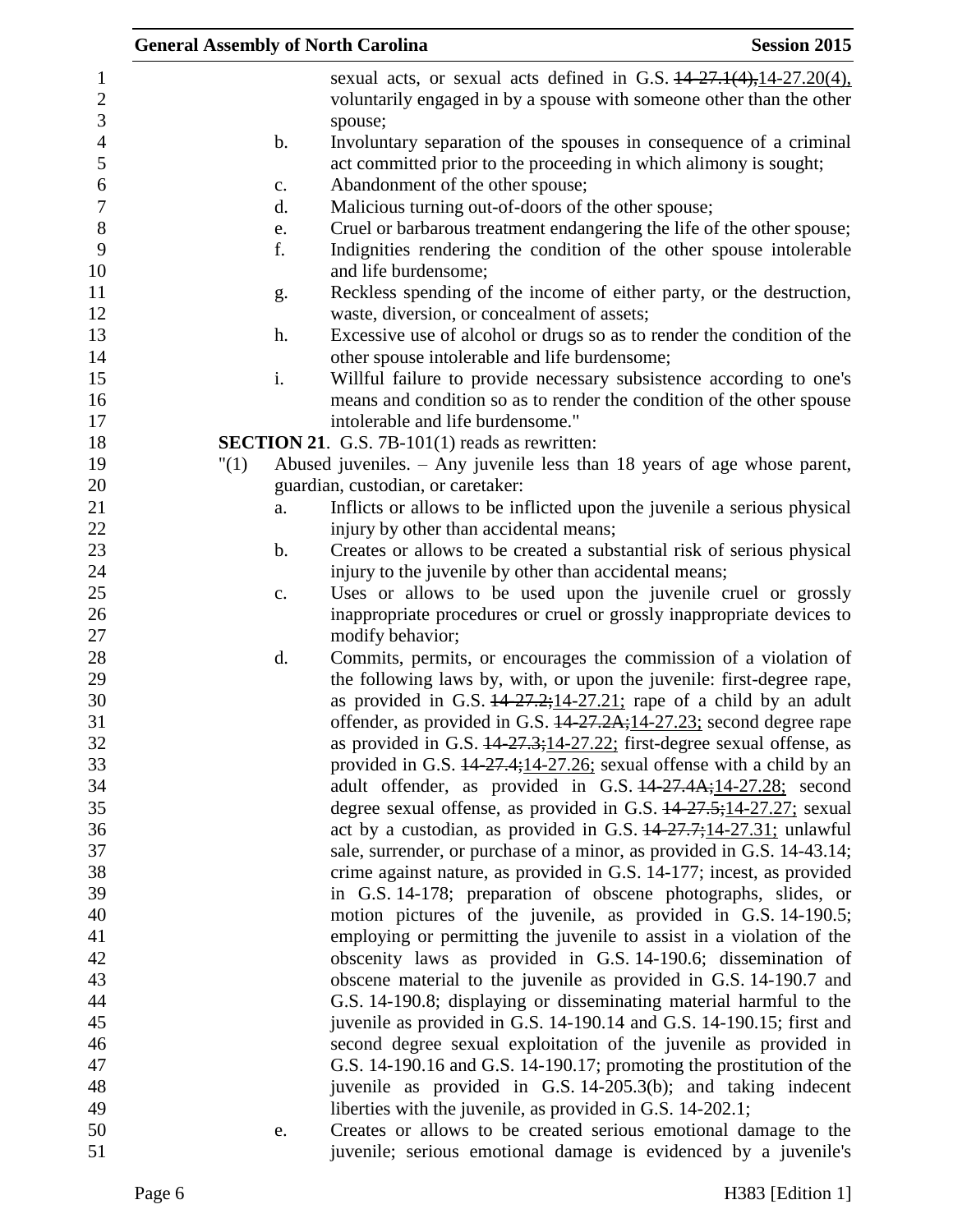|          | <b>General Assembly of North Carolina</b>                                                         | <b>Session 2015</b> |
|----------|---------------------------------------------------------------------------------------------------|---------------------|
|          | severe anxiety, depression, withdrawal, or aggressive behavior                                    |                     |
|          | toward himself or others;                                                                         |                     |
|          | f.<br>Encourages, directs, or approves of delinquent acts involving moral                         |                     |
|          | turpitude committed by the juvenile; or                                                           |                     |
|          | Commits or allows to be committed an offense under G.S. 14-43.11<br>g.                            |                     |
|          | (human trafficking), G.S. 14-43.12 (involuntary servitude), or                                    |                     |
|          | G.S. 14-43.13 (sexual servitude) against the child."                                              |                     |
|          | <b>SECTION 22.</b> G.S. 7B-401.1(b) reads as rewritten:                                           |                     |
| " $(b)$  | Parents. – The juvenile's parent shall be a party unless one of the following applies:            |                     |
|          | The parent's rights have been terminated.<br>(1)                                                  |                     |
|          | The parent has relinquished the juvenile for adoption, unless the court orders<br>(2)             |                     |
|          | that the parent be made a party.                                                                  |                     |
|          | The parent has been convicted<br>under G.S. 14-27.214-27.21<br>(3)                                | <b>or</b>           |
|          | G.S. 44-27.314-27.22 for an offense that resulted in the conception of the                        |                     |
|          | juvenile."                                                                                        |                     |
|          |                                                                                                   |                     |
|          | <b>SECTION 23.</b> G.S. 7B-1103(c) reads as rewritten:                                            |                     |
| "(c)     | No person whose actions resulted in a conviction under G.S. $\frac{14-27.214-27.2}{2}$ or         |                     |
|          | G.S. 14-27.314-27.22 and the conception of the juvenile may file a petition to terminate the      |                     |
|          | parental rights of another with respect to that juvenile."                                        |                     |
|          | SECTION 24. G.S. 7B-1104(3) reads as rewritten:                                                   |                     |
|          | The name and address of the parents of the juvenile. If the name or address<br>"(3)               |                     |
|          | of one or both parents is unknown to the petitioner or movant, the petitioner                     |                     |
|          | or movant shall set forth with particularity the petitioner's or movant's efforts                 |                     |
|          | to ascertain the identity or whereabouts of the parent or parents. The                            |                     |
|          | information may be contained in an affidavit attached to the petition or                          |                     |
|          | motion and incorporated therein by reference. A person whose actions                              |                     |
|          | resulted in a conviction under G.S. 14-27.214-27.21 or G.S. 14-27.314-27.22                       |                     |
|          | and the conception of the juvenile need not be named in the petition."                            |                     |
|          | <b>SECTION 25.</b> G.S. 7B-1602(a) reads as rewritten:                                            |                     |
| "(a)     | When a juvenile is committed to the Division for placement in a youth development                 |                     |
|          | center for an offense that would be first degree murder pursuant to G.S. 14-17, first-degree rape |                     |
| pursuant | G.S. $14-27.2, 14-27.21$ , or first-degree sexual offense<br>to                                   | pursuant<br>to      |
|          | G.S. 14-27.414-27.26 if committed by an adult, jurisdiction shall continue until terminated by    |                     |
|          | order of the court or until the juvenile reaches the age of 21 years, whichever occurs first."    |                     |
|          | <b>SECTION 26.</b> G.S. 7B-2509 reads as rewritten:                                               |                     |
|          | "§ 7B-2509. Registration of certain delinquent juveniles.                                         |                     |
|          | In any case in which a juvenile, who was at least 11 years of age at the time of the offense,     |                     |
|          | is adjudicated delinquent for committing a violation of G.S. $14-27.214-27.21$ (first-degree      |                     |
|          | rape), G.S. 44-27.314-27.22 (second degree rape), G.S. 44-27.414-27.4 (first-degree sexual        |                     |
|          | offense), G.S. 14-27.514-27.27 (second degree sexual offense), or G.S. 14-27.6 (attempted rape    |                     |
|          | or sexual offense), the judge, upon a finding that the juvenile is a danger to the community,     |                     |
|          | may order that the juvenile register in accordance with Part 4 of Article 27A of Chapter 14 of    |                     |
|          | the General Statutes."                                                                            |                     |
|          | <b>SECTION 27.</b> G.S. 7B-2513(a)(1) reads as rewritten:                                         |                     |
|          | The twenty-first birthday of the juvenile if the juvenile has been committed<br>"(1)              |                     |
|          | to the Division for an offense that would be first-degree murder pursuant to                      |                     |
|          | G.S. 14-17, first-degree rape pursuant to G.S. $14-27-27-21$ , or                                 |                     |
|          | first-degree sexual offense pursuant to G.S. 14-27.414-27.26 if committed                         |                     |
|          | by an adult;"                                                                                     |                     |
|          | <b>SECTION 28.</b> G.S. 7B-2514(c)(2) reads as rewritten:                                         |                     |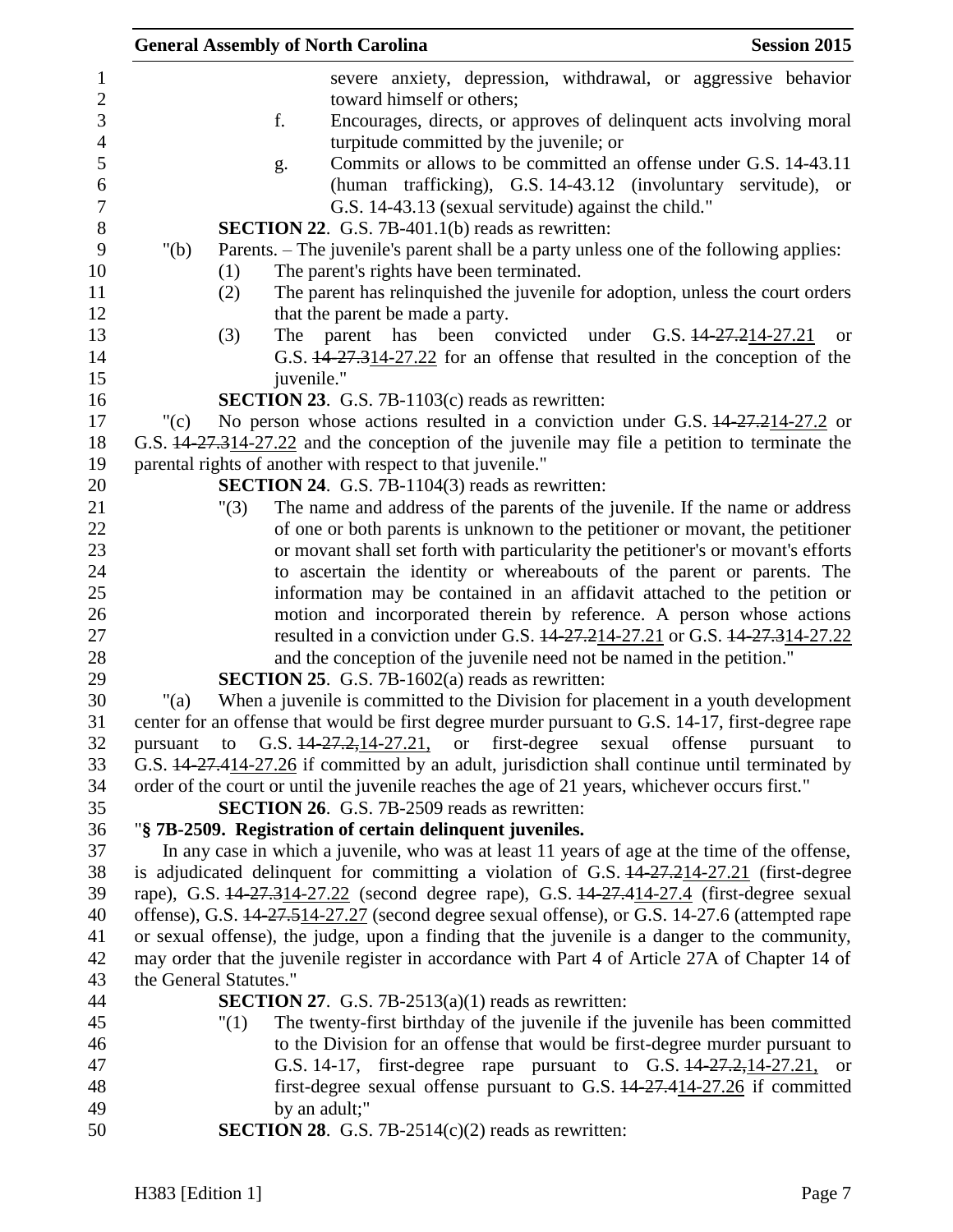|                  | <b>General Assembly of North Carolina</b>                                                             | <b>Session 2015</b> |
|------------------|-------------------------------------------------------------------------------------------------------|---------------------|
| $\mathbf{1}$     | "(2)<br>The juvenile's twenty-first birthday if the juvenile has been committed to the                |                     |
| $\overline{2}$   | Division for an offense that would be first-degree murder pursuant to                                 |                     |
| 3                | G.S. 14-17, first-degree rape pursuant to G.S. 14-27.2, 14-27.21, or                                  |                     |
| $\overline{4}$   | first-degree sexual offense pursuant to G.S. 14-27.414-27.26 if committed                             |                     |
| 5                | by an adult."                                                                                         |                     |
| 6                | <b>SECTION 29.</b> G.S. 7B-2516(c)(1) reads as rewritten:                                             |                     |
| $\boldsymbol{7}$ | The juvenile's twenty-first birthday if the juvenile has been committed to the<br>"(1)                |                     |
| 8                | Division for an offense that would be first-degree murder pursuant to                                 |                     |
| 9                | G.S. 14-17, first-degree rape pursuant to G.S. 14-27.2, 14-27.2, or                                   |                     |
| 10               | first-degree sexual offense pursuant to G.S. 14-27.414-27.26 if committed                             |                     |
| 11               | by an adult."                                                                                         |                     |
| 12               | <b>SECTION 30.</b> G.S. 7B-2600 $(c)$ reads as rewritten:                                             |                     |
| 13               | In any case where the court finds the juvenile to be delinquent or undisciplined, the<br>"(c)         |                     |
| 14               | jurisdiction of the court to modify any order or disposition made in the case shall continue (i)      |                     |
| 15               | during the minority of the juvenile, (ii) until the juvenile reaches the age of 19 years if the       |                     |
| 16               | juvenile has been adjudicated delinquent and committed to the Division for an offense that            |                     |
| 17               | would be a Class B1, B2, C, D, or E felony if committed by an adult, other than an offense set        |                     |
| 18               | forth in G.S. $7B-1602(a)$ , (iii) until the juvenile reaches the age of 21 years if the juvenile has |                     |
| 19               | been adjudicated delinquent and committed for an offense that would be first-degree murder            |                     |
| 20               | pursuant to G.S. 14-17, first-degree rape pursuant to G.S. $14-27.2, 14-27.2$ , or first-degree       |                     |
| 21               | sexual offense pursuant to G.S. 14-27.414-27.26 if committed by an adult, or (iv) until               |                     |
| 22               | terminated by order of the court."                                                                    |                     |
| 23               | <b>SECTION 31.</b> G.S. 8-53.12(a)(7) reads as rewritten:                                             |                     |
| 24               | Sexual assault. - Any alleged violation of G.S. 14-27.2, 14-27.21,<br>" $(7)$                         |                     |
| 25               | 14-27.3, 14-27.22, 14-27.4, 14-27.26, 14-27.5, 14-27.27, 14-27.7, 14-27.31,                           |                     |
| 26               | $14-27.7A$ , $14-27.25$ , or 14-202.1, whether or not a civil or criminal action                      |                     |
| 27               | arises as a result of the alleged violation."                                                         |                     |
| 28               | <b>SECTION 32.</b> G.S. 14-208.6(5) reads as rewritten:                                               |                     |
| 29               | "Sexually violent offense" means a violation of G.S. 14-27.214-27.21 (first<br>"(5)                   |                     |
| 30               | degree rape), G.S. $14-27.2A14-27.23$ (rape of a child; adult offender),                              |                     |
| 31               | G.S. 44-27.314-27.22 (second degree rape), G.S. 44-27.414-27.26 (first                                |                     |
| 32               | degree sexual offense), G.S. $14-27.4A14-27.28$ (sex offense with a child;                            |                     |
| 33               | adult offender), G.S. 14-27.514-27.27 (second degree sexual offense),                                 |                     |
| 34               | G.S. 14-27.5A14-27.33 (sexual battery), former G.S. 14-27.6 (attempted                                |                     |
| 35               | rape or sexual offense), G.S. 44-27.714-27.31 (intercourse and sexual                                 |                     |
| 36               | offense with certain victims), G.S. $14-27.7A(a)14-27.25(a)$ (statutory rape or                       |                     |
| 37               | sexual offense of person who is 13-, 14-, or 15-years-old where the                                   |                     |
| 38               | defendant is at least six years older), G.S. 14-43.11 (human trafficking) if (i)                      |                     |
| 39               | the offense is committed against a minor who is less than 18 years of age or                          |                     |
| 40               | (ii) the offense is committed against any person with the intent that they be                         |                     |
| 41               | held in sexual servitude, G.S. 14-43.13 (subjecting or maintaining a person                           |                     |
| 42               | for sexual servitude), G.S. 14-178 (incest between near relatives),                                   |                     |
| 43               | G.S. 14-190.6 (employing or permitting minor to assist in offenses against                            |                     |
| 44               | public morality and decency), G.S. 14-190.9(a1) (felonious indecent                                   |                     |
| 45               | exposure), G.S. 14-190.16 (first degree sexual exploitation of a minor),                              |                     |
| 46               | G.S. 14-190.17 (second degree sexual exploitation of a                                                | minor),             |
| 47               | G.S. 14-190.17A (third degree sexual exploitation of a minor),                                        |                     |
| 48               | G.S. 14-202.1 (taking indecent liberties with children), G.S. 14-202.3                                |                     |
| 49               | (Solicitation of child by computer or certain other electronic devices to                             |                     |
| 50               | commit an unlawful sex act), G.S. 14-202.4(a) (taking indecent liberties with                         |                     |
| 51               | a student), G.S. 14-205.2(c) or (d) (patronizing a prostitute who is a minor or                       |                     |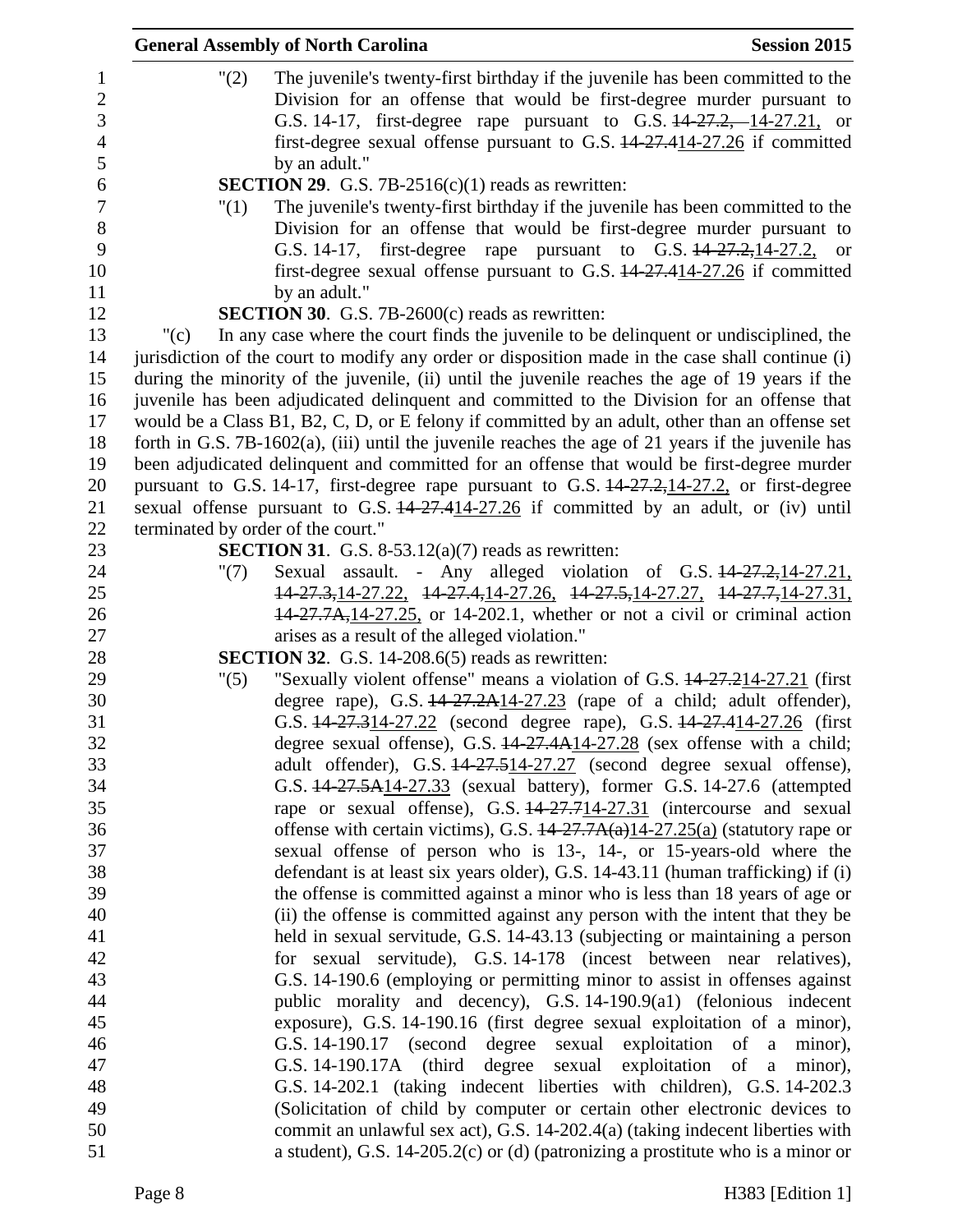|                               | <b>General Assembly of North Carolina</b>                                                                          | <b>Session 2015</b>                          |
|-------------------------------|--------------------------------------------------------------------------------------------------------------------|----------------------------------------------|
|                               | a mentally disabled person), G.S. 14-205.3(b) (promoting prostitution of a                                         |                                              |
|                               | minor or a mentally disabled person), G.S. 14-318.4(a1) (parent or caretaker                                       |                                              |
|                               | commit or permit act of prostitution with or by a juvenile), or                                                    |                                              |
|                               | G.S. 14-318.4(a2) (commission or allowing of sexual act upon a juvenile by                                         |                                              |
|                               | parent or guardian). The term also includes the following: a solicitation or                                       |                                              |
|                               | conspiracy to commit any of these offenses; aiding and abetting any of these                                       |                                              |
|                               | offenses."                                                                                                         |                                              |
|                               | <b>SECTION 33.</b> G.S. 14-208.26(a) reads as rewritten:                                                           |                                              |
|                               | "Part 4. Registration of Certain Juveniles Adjudicated for Committing Certain Offenses.                            |                                              |
|                               | "§ 14-208.26. Registration of certain juveniles adjudicated delinquent for committing                              |                                              |
|                               | certain offenses.                                                                                                  |                                              |
| " $(a)$                       | When a juvenile is adjudicated delinquent for a violation of G.S. $14-27.214-27.21$                                |                                              |
|                               | (first degree rape), G.S. 14-27.314-27.22 (second degree rape), G.S. 14-27.414-27.26 (first                        |                                              |
|                               | degree sexual offense), G.S. 14-27.514-27.27 (second degree sexual offense), or former                             |                                              |
|                               | G.S. 14-27.6 (attempted rape or sexual offense), and the juvenile was at least eleven years of                     |                                              |
|                               | age at the time of the commission of the offense, the court shall consider whether the juvenile is                 |                                              |
|                               | a danger to the community. If the court finds that the juvenile is a danger to the community,                      |                                              |
|                               | then the court shall consider whether the juvenile should be required to register with the county                  |                                              |
|                               | sheriff in accordance with this Part. The determination as to whether the juvenile is a danger to                  |                                              |
|                               | the community and whether the juvenile shall be ordered to register shall be made by the                           |                                              |
|                               | presiding judge at the dispositional hearing. If the judge rules that the juvenile is a danger to the              |                                              |
|                               | community and that the juvenile shall register, then an order shall be entered requiring the                       |                                              |
|                               | juvenile to register. The court's findings regarding whether the juvenile is a danger to the                       |                                              |
|                               | community and whether the juvenile shall register shall be entered into the court record. No                       |                                              |
|                               | juvenile may be required to register under this Part unless the court first finds that the juvenile                |                                              |
| is a danger to the community. |                                                                                                                    |                                              |
|                               | A juvenile ordered to register under this Part shall register and maintain that registration as                    |                                              |
| provided by this Part."       |                                                                                                                    |                                              |
|                               | <b>SECTION 34.</b> G.S. $48-3-603(a)(9)$ reads as rewritten:                                                       |                                              |
| "(9)                          | individual<br>whose<br>actions<br>An                                                                               | resulted<br>in<br>conviction<br>under<br>a   |
|                               | G.S. $14\overline{27.2}$ , 14-27.21, G.S. $14\overline{27.2}$ A, 14-27.23, or G.S. $14\overline{27.3}$ 14-27.22    |                                              |
|                               | and the conception of the minor to be adopted."                                                                    |                                              |
|                               | <b>SECTION 35.</b> G.S. 50-13.1(a) reads as rewritten:                                                             |                                              |
| "(a)                          | Any parent, relative, or other person, agency, organization or institution claiming                                |                                              |
|                               | the right to custody of a minor child may institute an action or proceeding for the custody of                     |                                              |
|                               | such child, as hereinafter provided. Any person whose actions resulted in a conviction under                       |                                              |
|                               | G.S. 14-27.2, 14-27.21, G.S. 14-27.2A, 14-27.23, or G.S. 14-27.314-27.22 and the conception of                     |                                              |
|                               | the minor child may not claim the right to custody of that minor child. Unless a contrary intent                   |                                              |
|                               | is clear, the word "custody" shall be deemed to include custody or visitation or both."                            |                                              |
|                               | <b>SECTION 36.</b> G.S. 50B-1 $(a)(3)$ reads as rewritten:                                                         |                                              |
| "(3)                          | defined<br>Committing<br>any<br>act                                                                                | in G.S. $\frac{14-27}{214-27.21}$<br>through |
|                               | G.S. $14-27.7.14-27.31$ ."                                                                                         |                                              |
|                               | <b>SECTION 37.</b> G.S. 90-171.38(b) reads as rewritten:                                                           |                                              |
| " $(b)$                       | Any individual, organization, association, corporation, or institution may establish a                             |                                              |
|                               | program for the purpose of training or educating any registered nurse licensed under                               |                                              |
|                               | G.S. 90-171.30, 90-171.32, or 90-171.33 in the skills, procedures, and techniques necessary to                     |                                              |
|                               | conduct examinations for the purpose of collecting evidence from the victims of first-degree                       |                                              |
| as<br>rape                    | G.S. 44-27.2, 14-27.21, second-degree rape<br>defined<br>in                                                        | defined in<br>as                             |
|                               | G.S. 14-27.3, 14-27.22, statutory rape as defined in G.S. 14-27.7A, 14-27.25, first-degree sexual                  |                                              |
|                               | offense as defined in G.S. $14\overline{27.4}$ , $14\overline{27.26}$ , second-degree sexual offense as defined in |                                              |
|                               | G.S. 44-27.514-27.27 or attempted first-degree or second-degree rape or attempted first-degree                     |                                              |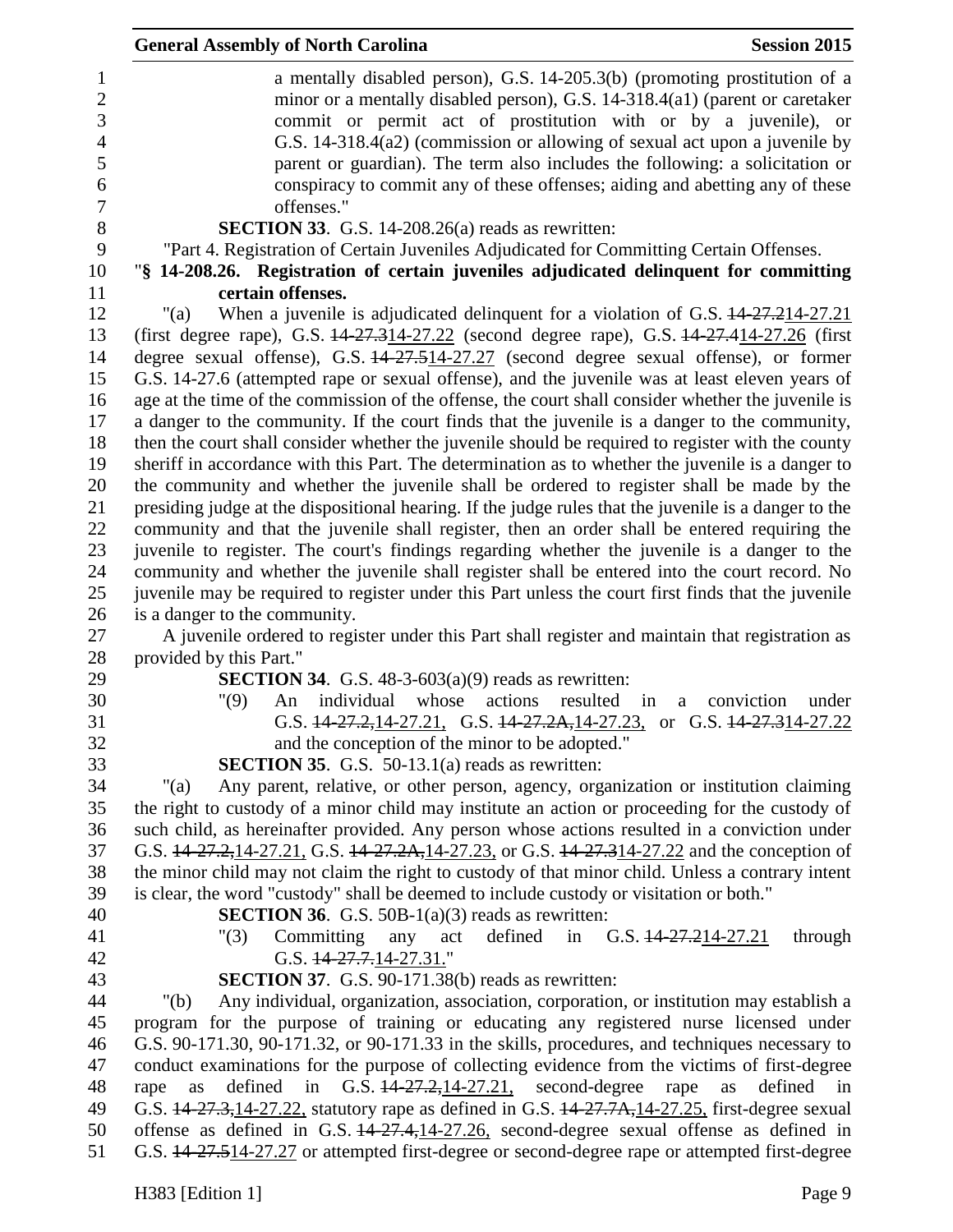#### **General Assembly of North Carolina Session 2015**

 or second-degree sexual offense. The Board, pursuant to G.S. 90-171.23(b)(14), shall establish, revise, or repeal standards for any such program. Any individual, organization, association, corporation, or institution which desires to establish a program under this subsection shall apply to the Board and submit satisfactory evidence that it will meet the standards prescribed by the Board." **SECTION 38**. G.S. 143B-1200(i)(3) reads as rewritten: "(3) Sexual assault. – Any of the following crimes: 8 a. First-degree rape as defined in G.S.  $\frac{14-27.2.14-27.21}{27.21}$ . b. Second degree rape as defined in G.S. 14-27.3.14-27.22. 10 c. First-degree sexual offense as defined in G.S.  $14-27.4$ , 14-27.26. 11 d. Second degree sexual offense as defined in G.S.  $14-27.5-14-27.27$ . 12 e. Statutory rape as defined in G.S.  $14-27.7A$ , 14-27.25." **SECTION 39**. G.S. 14-401.16(c) reads as rewritten: "(c) A violation of this section is a Class H felony. However, if a person violates this section with the intent of committing an offense under G.S. 14-27.314-27.22 or G.S. 14-27.5,14-27.27, the violation is a Class G felony." **SECTION 40**. G.S. 14-208.40(a)(3) reads as rewritten: "(3) Any offender who is convicted of G.S. 14-27.2A14-27.23 or G.S. 14-27.4A,14-27.28, who shall be enrolled in the satellite-based monitoring program for the offender's natural life upon termination of the offender's active punishment." **SECTION 41**. G.S. 4-208.40A reads as rewritten: "**§ 14-208.40A. Determination of satellite-based monitoring requirement by court.** (a) When an offender is convicted of a reportable conviction as defined by G.S. 14-208.6(4), during the sentencing phase, the district attorney shall present to the court any evidence that (i) the offender has been classified as a sexually violent predator pursuant to G.S. 14-208.20, (ii) the offender is a recidivist, (iii) the conviction offense was an aggravated offense, (iv) the conviction offense was a violation of G.S. 14-27.2A14-27.23 or G.S. 14-27.4A,14-27.28, or (v) the offense involved the physical, mental, or sexual abuse of a minor. The district attorney shall have no discretion to withhold any evidence required to be submitted to the court pursuant to this subsection. The offender shall be allowed to present to the court any evidence that the district attorney's evidence is not correct. (b) After receipt of the evidence from the parties, the court shall determine whether the offender's conviction places the offender in one of the categories described in G.S. 14-208.40(a), and if so, shall make a finding of fact of that determination, specifying whether (i) the offender has been classified as a sexually violent predator pursuant to G.S. 14-208.20, (ii) the offender is a recidivist, (iii) the conviction offense was an aggravated offense, (iv) the conviction offense was a violation of G.S. 14-27.2A14-27.23 or G.S. 14-27.4A,14-27.28, or (v) the offense involved the physical, mental, or sexual abuse of a minor. (c) If the court finds that the offender has been classified as a sexually violent predator, is a recidivist, has committed an aggravated offense, or was convicted of G.S. 14-27.2A14-27.23 or G.S. 14-27.4A,14-27.28, the court shall order the offender to enroll in a satellite-based monitoring program for life. (d) If the court finds that the offender committed an offense that involved the physical, mental, or sexual abuse of a minor, that the offense is not an aggravated offense or a violation of G.S. 14-27.2A14-27.23 or G.S. 14-27.4A14-27.28 and the offender is not a recidivist, the court shall order that the Division of Adult Correction do a risk assessment of the offender. The Division of Adult Correction shall have a minimum of 30 days, but not more than 60 days, to complete the risk assessment of the offender and report the results to the court.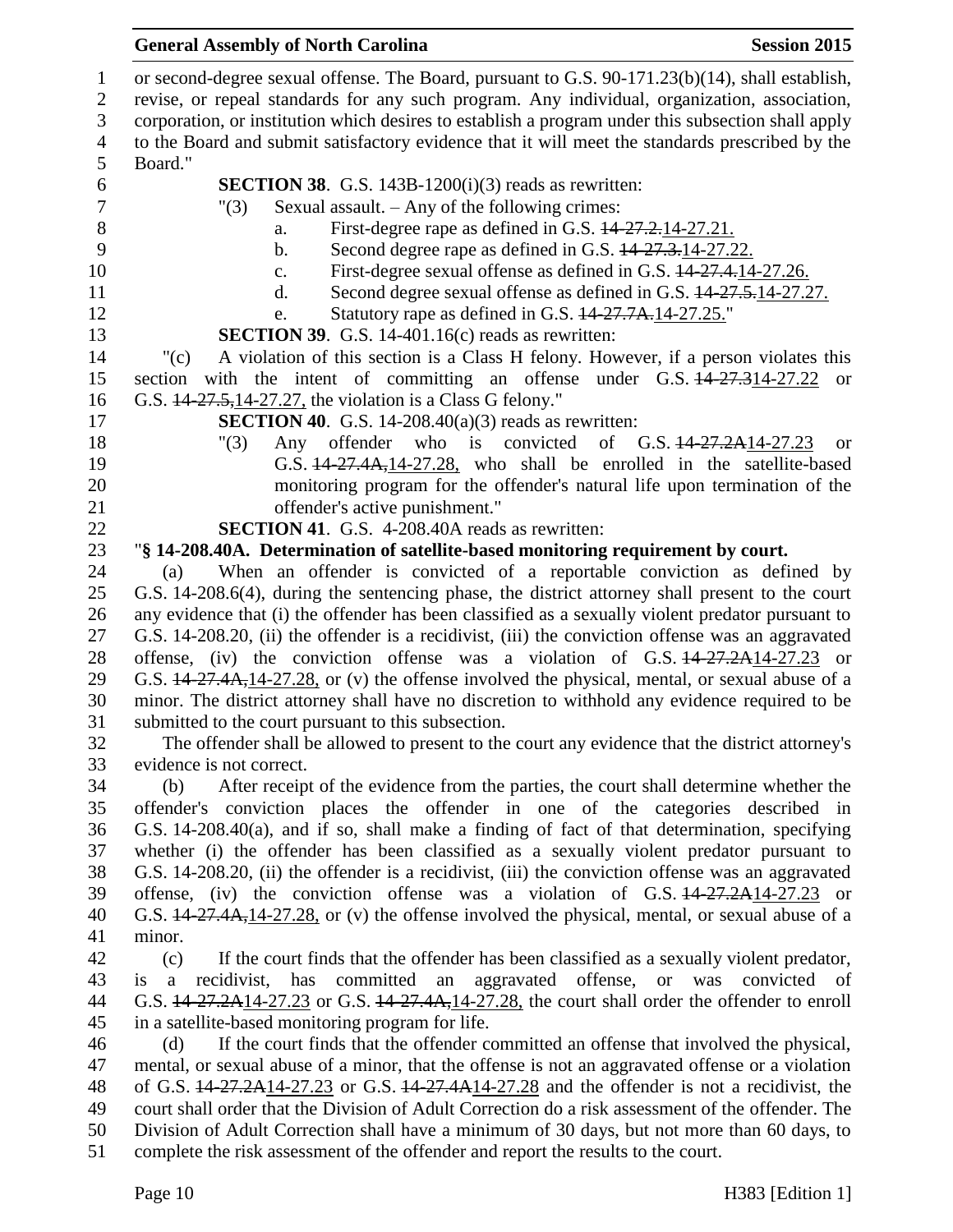# **General Assembly of North Carolina Session 2015**

 (e) Upon receipt of a risk assessment from the Division of Adult Correction pursuant to subsection (d) of this section, the court shall determine whether, based on the Division of Adult Correction's risk assessment, the offender requires the highest possible level of supervision and monitoring. If the court determines that the offender does require the highest possible level of supervision and monitoring, the court shall order the offender to enroll in a satellite-based monitoring program for a period of time to be specified by the court." **SECTION 42**. G.S. 14-208.40B(c) reads as rewritten: "(c) At the hearing, the court shall determine if the offender falls into one of the categories described in G.S. 14-208.40(a). The court shall hold the hearing and make findings of fact pursuant to G.S. 14-208.40A. If the court finds that (i) the offender has been classified as a sexually violent predator pursuant to G.S. 14-208.20, (ii) the offender is a recidivist, (iii) the conviction offense was an 13 aggravated offense, or (iv) the conviction offense was a violation of G.S.  $14-27.2A14-27.23$  or G.S. 14-27.4A,14-27.4A, the court shall order the offender to enroll in satellite-based monitoring for life. If the court finds that the offender committed an offense that involved the physical, mental, or sexual abuse of a minor, that the offense is not an aggravated offense or a violation of G.S. 14-27.2A14-27.23 or G.S. 14-27.4A,14-27.28, and the offender is not a recidivist, the court shall order that the Division of Adult Correction do a risk assessment of the offender. The Division of Adult Correction shall have a minimum of 30 days, but not more than 60 days, to complete the risk assessment of the offender and report the results to the court. The Division of Adult Correction may use a risk assessment of the offender done within six months of the date of the hearing. Upon receipt of a risk assessment from the Division of Adult Correction, the court shall determine whether, based on the Division of Adult Correction's risk assessment, the offender requires the highest possible level of supervision and monitoring. If the court determines that the offender does require the highest possible level of supervision and monitoring, the court shall order the offender to enroll in a satellite-based monitoring program for a period of time to be specified by the court." **SECTION 43**. G.S. 15A-145.5(a)(4) reads as rewritten: "(4) Any of the following sex-related or stalking offenses: G.S. 14-27.7A(b),14-27.25(b), 14-190.7, 14-190.8, 14-190.9, 14-202, 14-208.11A, 14-208.18, 14-277.3, 14-277.3A, 14-321.1." **SECTION 44**. G.S. 15A-145.4(5) reads as rewritten: "(5) Any felony offense under the following sex-related or stalking offenses: G.S. 14-27.7A(b),14-27.25(b), 14-190.7, 14-190.8, 14-202, 14-208.11A, 14-208.18, 14-277.3, 14-277.3A, 14-321.1." **SECTION 45**. G.S. 90-210.25B(b) reads as rewritten: "(b) For purposes of this Article, the term "sexual offense against a minor" means a 40 conviction of any of the following offenses: G.S.  $14-27.4A(a)14-27.28(a)$  (sex offense with a child; adult offender), G.S. 14-27.7A14-27.25 (statutory rape or sexual offense of person who is 13, 14, or 15 years old where the defendant is at least six years older), G.S. 14-190.16 (first-degree sexual exploitation of a minor), G.S. 14-190.17 (second degree sexual exploitation of a minor), G.S. 14-190.17A (third degree sexual exploitation of a minor), G.S. 14-190.18 (promoting prostitution of a minor), G.S. 14-190.19 (participating in prostitution of a minor), G.S. 14-202.1 (taking indecent liberties with children), G.S. 14-202.3 (solicitation of child by computer or certain other electronic devices to commit an unlawful sex act), G.S. 14-202.4(a) (taking indecent liberties with a student), G.S. 14-318.4(a1) (parent or caretaker commit or permit act of prostitution with or by a juvenile), or G.S. 14-318.4(a2) (commission or allowing of sexual act upon a juvenile by parent or guardian). The term shall also include a conviction of the following: any attempt, solicitation, or conspiracy to commit any of these offenses or any